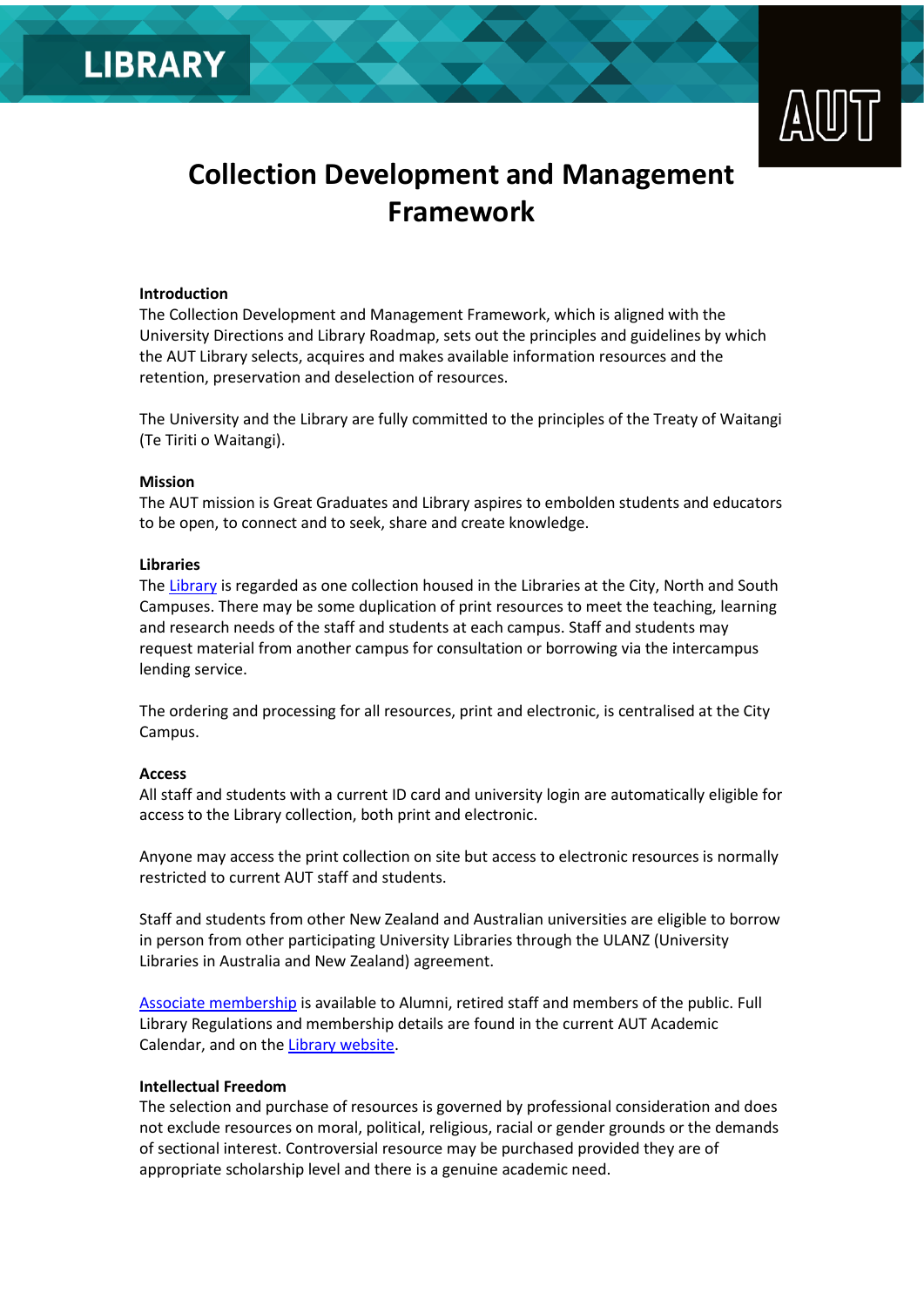# **Kaitiakitanga/Custodianship**

In keeping with our AUT values of Aroha, Pono and Tika (Compassion, Respect and Integrity) AUT Library recognises the importance of our partnership with Māori, and acknowledges that for Māori:

- Intellectual property resides with the individual creators of taonga, the cherished items created and derived from their cultural base.
- Cultural property resides with whānau, hapū and iwi from whom the creators' derive their knowledge base.
- Both Intellectual and cultural property are considered multi-generational and are passed from the original creator to their whānau, hapū and iwi when they are unable to utilise them through incapacity or death.
- Every taonga is imbued with the mauri, the living spirit of the group of people who created it.
- That these taonga represent a tangible link with tūpuna, the ancestors.

In our acknowledgement of the above and the application of our institutional values, AUT Library regardless of who holds legal ownership, endeavours to:

- Ensure the rights of Māori to protect and control the dissemination of their customary knowledge and any newly created taonga derived from that knowledge.
- Consult with creators of taonga or their whānau, hapū and iwi before altering in any form the access or pathways to that taonga.
- Support and encourage Māori rights to the use of their taonga both traditional and contemporary within our collections for the creation of new taonga and knowledge.
- Consult and collaborate with the holders of cultural and intellectual property housed within our collections before initiating any changes regarding those taonga.
- Treat all taonga in our collections with the respect commanded by them as tangible links to tūpuna and the mauri imbued upon them from their creators.

The creation of this statement was informed by and acknowledges the following documents: *[The Mataatua Declaration on Cultural and Intellectual Property rights of Indigenous Peoples](http://www.ngaaho.maori.nz/cms/resources/mataatua.pdf)* (Whakatane: Commision on Human Rights Sub-Commission of Prevention of Discrimination and Protection of Minorities Working Group on Indigenous Populations, 1993), *[Collection](https://www.library.auckland.ac.nz/about-us/collections/collection-management/key-principles#principles)  [Management Plan: Key Principles](https://www.library.auckland.ac.nz/about-us/collections/collection-management/key-principles#principles)* (Auckland: University of Auckland Library)

# **Budget**

The Library Information Resources Budget is determined as part of the University's annual budget process.

The Information Resources Budget allocation is managed by the Library and priority is given to maintaining ongoing subscriptions, the acquisition of recommended course readings and current resources to support current research, teaching and learning needs.

# **Selection**

Library staff have primary responsibility for selecting resources to meet the research and scholarly information needs of the University in collaboration and partnership with academic staff. Suggestions for purchase are also accepted from staff and students via th[e Library](https://library.aut.ac.nz/forms/materials-request-form.)  [request form.](https://library.aut.ac.nz/forms/materials-request-form.)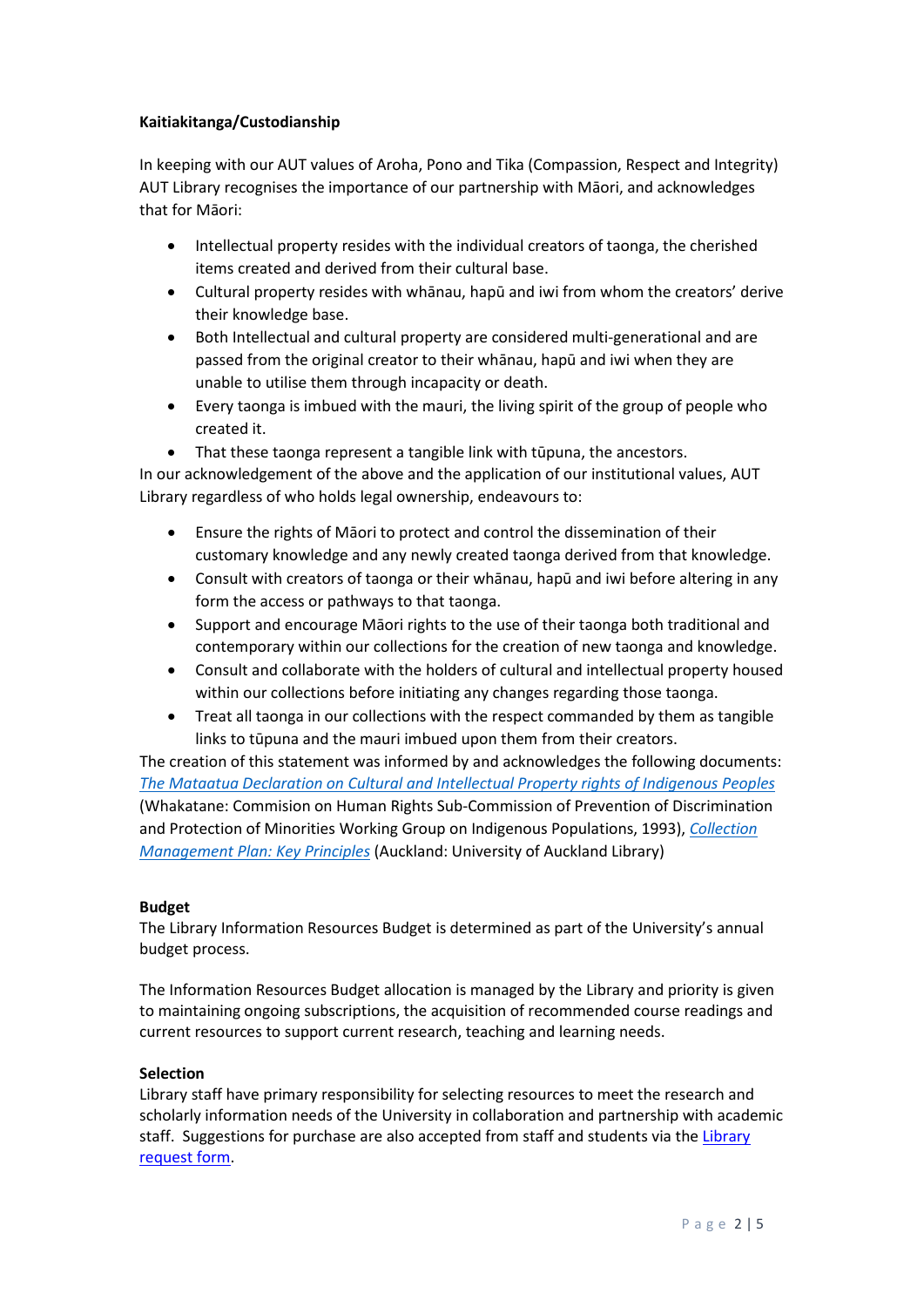A Library Impact Statement is required for any proposed new courses. The statement is developed jointly by the Liaison Librarian and the Programme Leader and requires authorisation by the University Librarian, Dean and Deputy Vice-Chancellor.

# **Selection criteria**

The following criteria are considered when selecting resources for purchase:

- Relevance to teaching, learning and research programmes at the university
- Quality, currency and accessibility of content
- Development of the breadth, depth and balance of the collection
- New Zealand content
- Appropriate level for university courses
- Cost
- Language

Additional criteria for electronic resources include:

- Licensing obligations
- Access methods including authentication issues
- Platform functionality
- Reliability and stability of access
- Availability of usage statistics
- Equity of access to all members

# **Resource Types**

Priority is given to content rather than format, but the electronic format is preferred where it is available. Resources are normally purchased in one format only and duplication is discouraged unless it is required for multiple courses or different campuses.

# **Books**

Preference is given to the electronic version via Patron Driven Acquisition (PDA) or one-off orders where not available via PDA. Print books will only be purchased where an e-book is not available, or a particular reason is specified.

# **Course Resources (Reading Lists)**

The Library will normally purchase one online or print copy of course texts and recommended readings. Preference is given to online multi-user versions. Additional copies of print titles may be purchased, up to a maximum of 5, where demand is high.

# **Journals**

Most journals are now available electronically and print subscriptions are only maintained for essential journals that are not available electronically. Requests for new subscriptions are carefully considered due to ongoing costs.

# **Video**

Streamed videos are acquired where available, otherwise the DVD version will be purchased.

The Library does not routinely collect off-air recordings.

# **Open Access Resources**

The Library supports the University's commitment to Open Access. [Tuwhera](https://tuwhera.aut.ac.nz/home) is AUT's home for open research and hosts journals, monographs, conference proceedings, research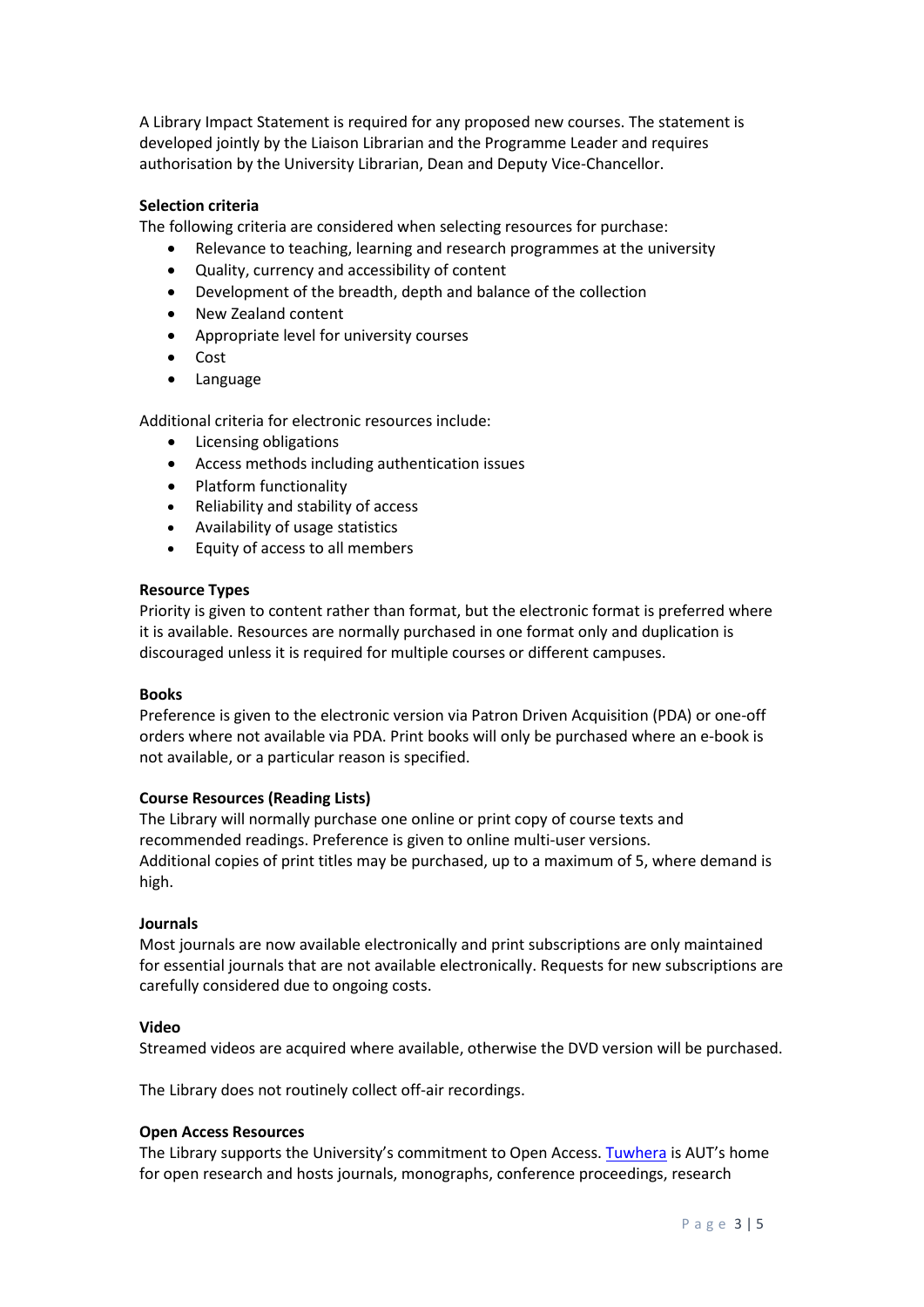outputs, theses and dissertations. Relevant online open access resources, including Tuwhera resources, other books, journals and open education resources (OERs) are searchable via the [Library website.](https://library.aut.ac.nz/)

#### **Research Tools**

Access is provided via the Library discovery platform to appropriate online research tools.

#### **Library Special Collection**

The [Library Special Collection](https://library.aut.ac.nz/how-to-library/search-the-special-collections) is a repository for University-related information, resources and artefacts relating to the history of the institution.

#### **Gifts and Donations**

Gifts and donations of items that will enhance the collection are welcome but the final decision to accept items rests with the Library. Any accepted donations become the property of the Library and unwanted items will be returned or disposed of.

# **Resources not available in the Library Collection**

The intent of the Library is to provide resources that adequately meet the learning and teaching needs of the university. Where specialist areas of research resources are not available the Library will endeavour to acquire the items or cover the cost interlibrary loans and document supply. In addition, the Library has reciprocal borrowing arrangements for students and staff with other academic institutions in New Zealand and Australia.

#### **Collection Management**

Priority is given to maintaining existing subscriptions when budget allocations are considered each year. Any request for a new subscription will be considered carefully due to the ongoing financial commitment, and because increases in subscription costs often exceed the annual inflation rate.

In some circumstances it may be necessary to cancel existing subscriptions. These circumstances may include:

- A substantial increase in subscription costs
- Budget constraints
- Changing needs of teaching and research staff in the University
- Low usage statistics

In considering cancellations, the Library will consult with stakeholders as appropriate.

#### **Deselection**

Deselection is an essential element of collection management, in all libraries, to ensure that the resources remain relevant to users' needs and that best use is made of available space. Items may be relegated to storage or permanently withdrawn and disposed of. Items which may be of use to other organisations will be offered on free disposal. Deselection generally applies to print resources, but similar criteria apply to digital resources.

Final responsibility for decisions on items for deselection rests with the University Librarian with delegated authority to the Director, Collection and Engagement.

Resources that are deselected from the collections will meet one or more of the following criteria: